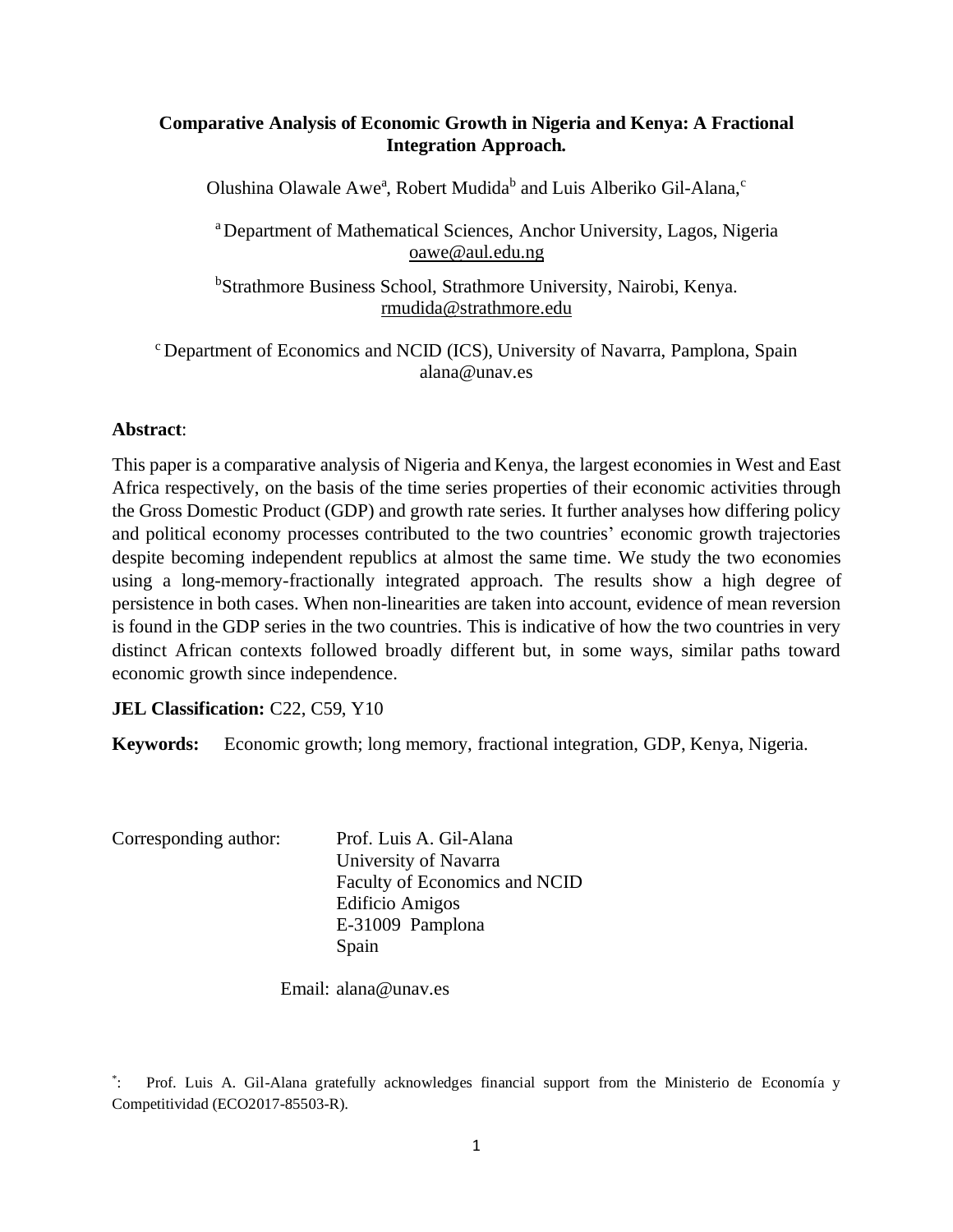### **1. Introduction**

This paper concerns the comparative time series analysis of the economic growth in Nigeria and Kenya by examining their statistical properties, and also investigating what factors may explain the erratic growth rates observed over the past 55 years of independence in both countries. Nigeria attained independence in 1960, became a republic in 1963 and soon after in 1966, was engulfed in political turmoil that ushered in a regime of coups, regime changes, political instability that eventually led to a civil war between 1967 and 1970. The inefficiency of government operations soon became a major bottleneck to the growth and development of the Nigerian economy leading to a long period of economic volatility. This scenario generated intense pressure on the government from within and outside the country to undertake economic reforms for the purpose of encouraging growth and development (Edo, 2002).

The initial response of government to the economic stagnation was to put in place a number of stabilization measures as reflected in the Economic Stabilization Act of 1982. The measures and controls were, however, ineffective to the extent that the growth rate of Gross Domestic Product (GDP) turned negative in the early and late 1980s when (see Figure 1) capacity utilization in industries declined drastically (Akinkumi, 2017). In 1985 more stringent fiscal, monetary and exchange control measures, as well as the incomes policy, were designed to arrest the deteriorating economic situation. Although the new approach helped to re-establish some control over the economy, the problem of macroeconomic imbalance however remained unresolved. Fundamental economic reform was therefore seen as the only viable option that could prevent the total collapse of the Nigerian economy (Edo, 1995; 2002). This consideration informed the IMF/World Bank inspired Structural Adjustment Program (SAP), which took effect in 1986 and ushered in the era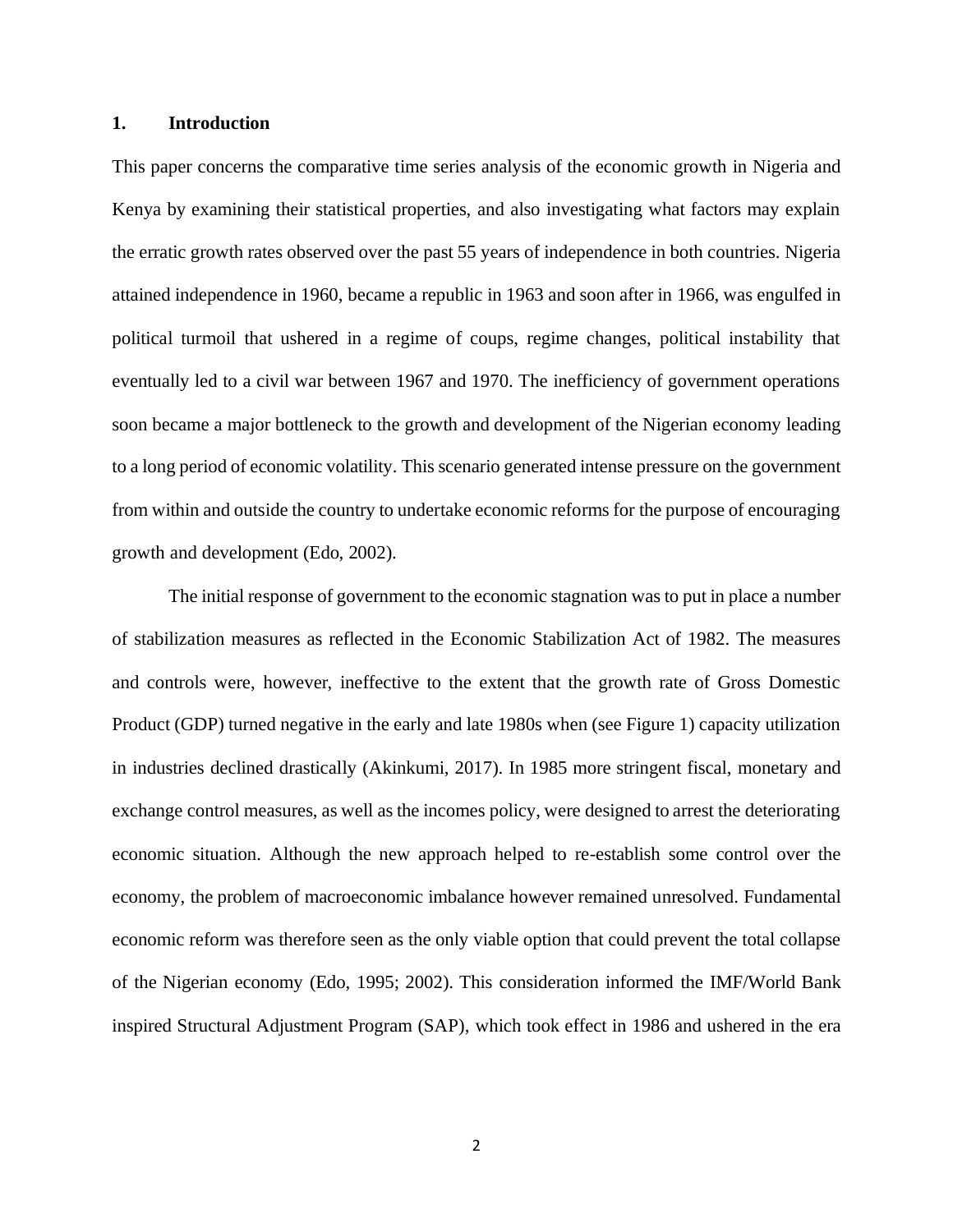of social economic reforms that have tended to create a more conducive environment for economic growth and development (Agu and Evoh, 2011; Awe, et al., 2015).



**Figure 1: Nigeria's GDP annual growth rate.**

The various reforms and policies that have been put in place since 1986 have contributed in no small measure to the turn-around of the Nigerian economy in terms of its growth rate, and the economy began to pick up from the late 1980s (Figure 1) until it suffered a dramatic recession in 2016. Nigeria is currently ranked as the largest economy in Africa, with a large and viable capital market as well as a rapidly growing population. As a regional power, and the largest economy in West Africa (although it suffered a recession in 2016), the Nigerian economy represents about 55 percent of West Africa's GDP and accounts for 64 percent of GDP based on purchasing power parity (PPP) valuation of the fifteen member countries in the ECOWAS subregion. Nigeria has a population of about 170 million people and it has huge potential which is reflected in its natural resources which include about 80 million hectares of arable land, 33 solid minerals, large oil and gas reserves ranking it the twelfth largest oil producer and eighth largest gas producer in the world (Akinkunmi, 2017). It is regarded as a middle income mixed economy and emerging market with expanding financial, telecommunications and entertainment sectors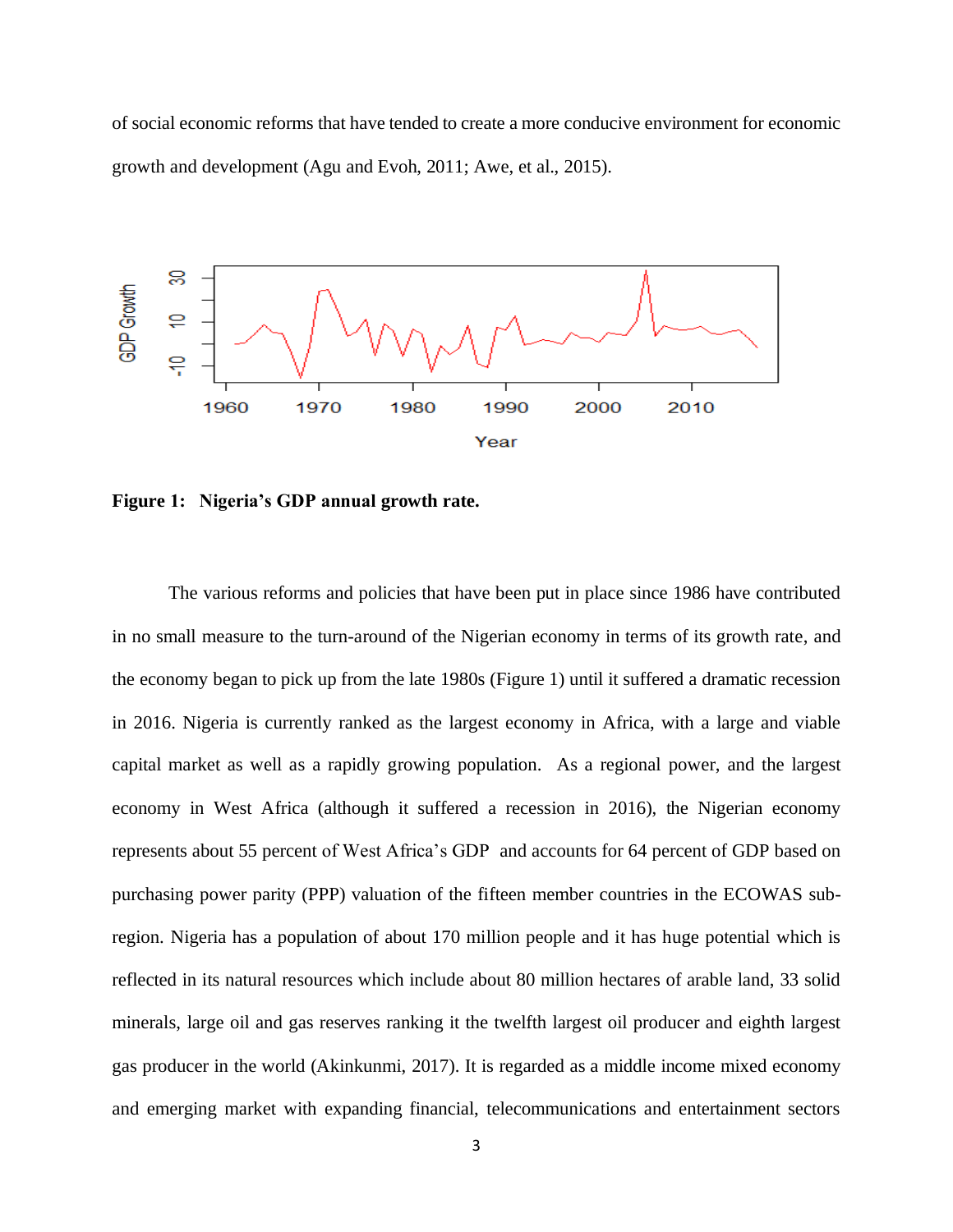(Awe, et. al, 2015). It is primarily product oriented and dominated by agriculture and crude oil production. The oil and gas sector is the main driver of the economy and it accounts for above 96 percent of total exports, 95 percent of foreign exchange earnings and about 80 percent of budgetary revenues. In 2011, the petroleum sector accounted for 79 percent of federal revenues and 71 percent of export revenue. The sector's contribution to GDP was 14.7 percent in 2011 and 12.9 percent in the second quarter of 2013 (Awe, et. al, 2018).

Like Nigeria, Kenya's post-independence economic growth has been characterized by ups and downs since it witnessed a relative collapse after a period of steady growth that lasted from independence in 1963 until 1974. The strong economic performance of the 1960s and early 1970s was not sustained in the decades thereafter with the Kenyan economy being adversely affected by the OPEC oil price shocks of the 1970s, the global debt crisis of the 1980s and the instability associated with the political transformation of the 1990s. The development of a highly centralised state after independence was also associated with the entrenchment of extractive institutions in the decades after independence. More inclusive institutions are only more recently being developed with the inauguration of a new devolved constitution in 2010. (Mudida, 2015) Although the performance of the Kenyan economy has improved since 2008, it remains characterised by low savings accompanied by poor domestic capital formation, increasing only marginally from 19.4% in 2007 to 20.1% in 2011 (Republic of Kenya, 2012). Kenya is currently classified as a lower middle income country by the World Bank, having a GDP per capita in nominal terms of 1300 US dollars. Its real GDP growth rate has also been lower than many other African countries, including countries in the East African Community (Gil-Alana and Mudida, 2018).

The following plot in Figure 2 summarizes growth in Kenya which has been very volatile, especially during the first twenty years of independence.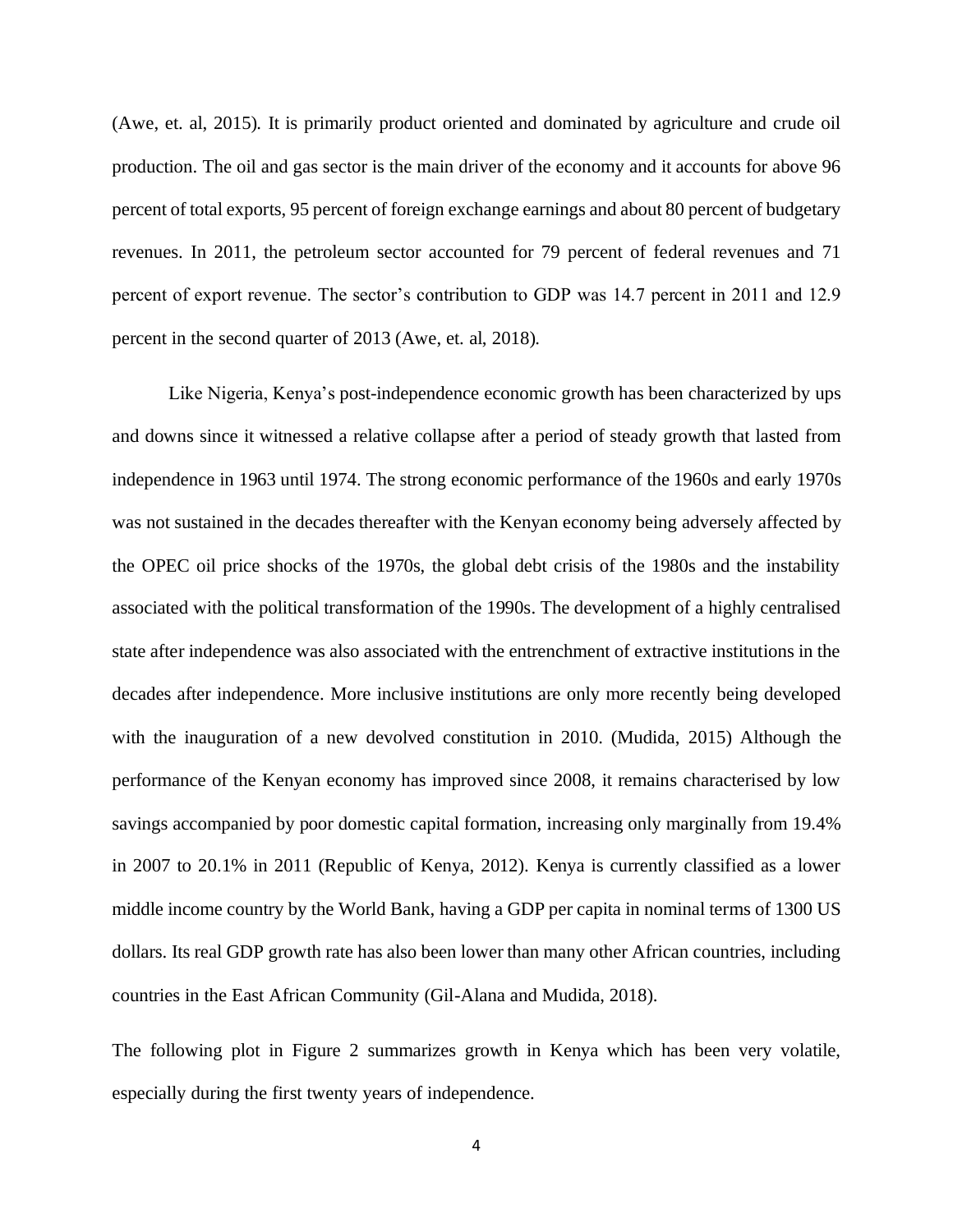

**Figure 2: Kenya's GDP annual growth rate.**

In addition to being erratic, economic growth in Kenya has long been unbalanced, predominantly driven by domestic consumption, which accounts for about 78 percent of GDP. Investment remains well below what is needed to deliver sustained high growth rates. Capital formation in Kenya during the 2000s only averages 18.1 percent of GDP. In fact, while Kenya had one of the highest investment rates among peer countries in the 1980s, this declined steadily in the next two decades to the point that Kenya had the lowest levels of capital formation of all its peers during the 2000s (Farole and Mukim, 2013). Manufacturing contribution to GDP has stagnated for several decades although Kenya has developed vibrant non-traditional exports in horticulture and remains a leading tourist destination in the world. Kenya's growth is also periodically affected by elections with the 2007 elections having had an extremely adverse effect on growth having been associated with post-election violence. The effects of post-election uncertainty on Kenyan growth have also most recently been evidenced in the 2017 elections when the Kenyan economy expanded by 4.9% in 2017 compared to 5.9% in 2016. This slow growth was partly because of the uncertainty associated with the long electioneering period accompanied by adverse weather conditions. These adverse weather conditions also periodically affect Kenyan economic growth as the agricultural sector constitutes about 25% of Gross Domestic Product (Republic of Kenya, 2018).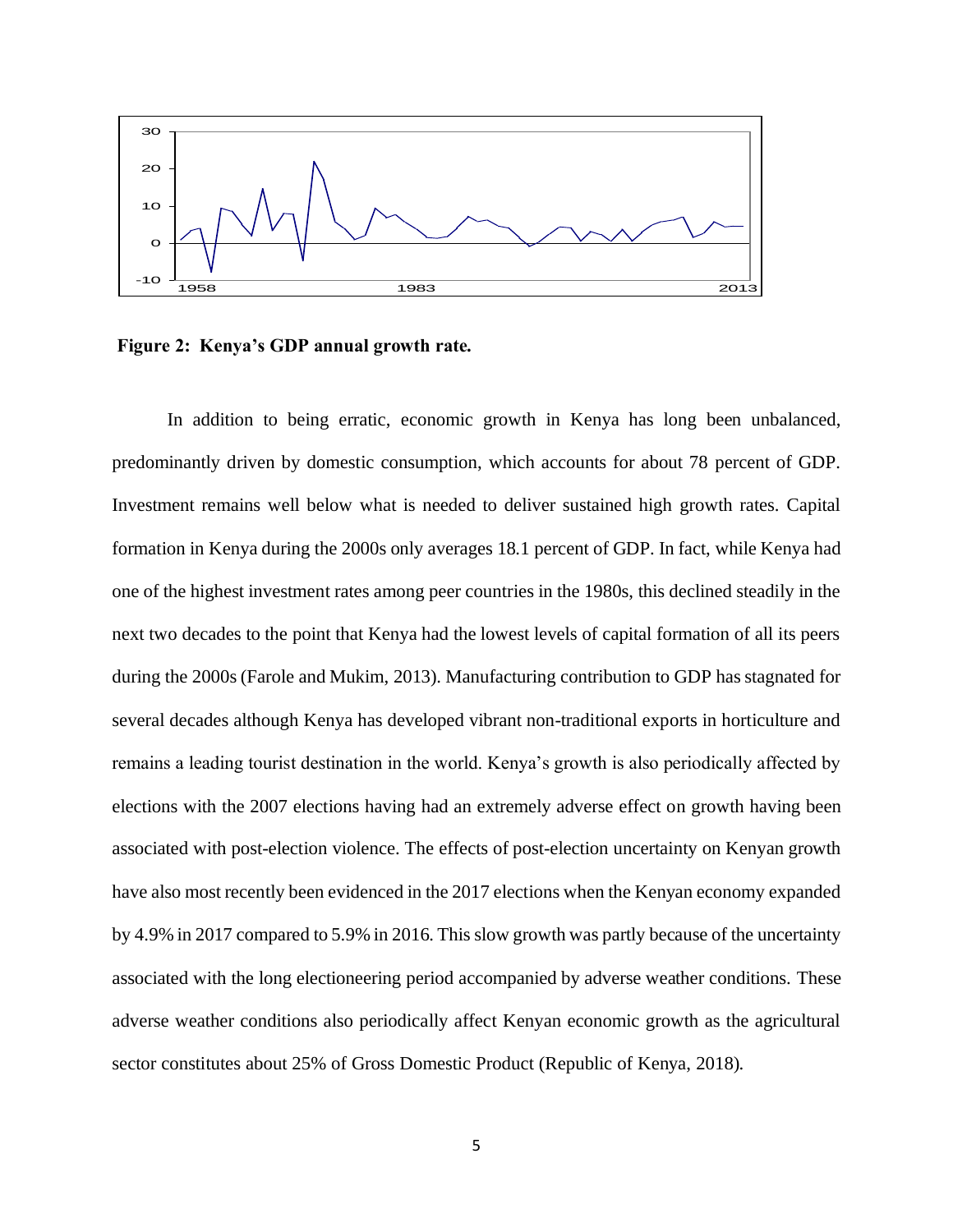The Kenyan economy also has a large informal sector which mainly takes the form of small unregistered firms and street vendors. In Kenya, the informal sector is estimated at 34.3% and accounts for about 77% of employment (Institute of Economic Affairs, 2012). A total of 897.8 thousand new jobs were created in 2017 with 787.8 thousand of those jobs being created in the informal sector. Employment in the informal sector accounted for 83.4 per cent of total employment in 2017 (Republic of Kenya, 2018). Although formal jobs in Kenya are in higher productivity and growth sectors, the formal sector has low job creation capacity leading many jobseeking individuals to work in the more unstable and lower productivity informal sector. Key subsectors in the informal sector include trade, hospitality and manufacturing (World Bank, 2016). The informal sector's more volatile unemployment compared to the formal sector and its large contribution to the economy and job creation also in part explains the erratic nature of Kenyan economic growth (Mendi and Mudida, 2018).

The aim of this work is to carry out a comparative analysis of the two largest economies in West and East Africa respectively in terms of their economic growth series from 1960 to 2017 inclusive and to make recommendations based on the analyses on what each country should do to strengthen economic growth. In addition, the comparison is interesting because Kenya is largely an oil-importing economy (although modest commercial reserves have recently been discovered but are yet to be commercialised), while Nigeria is one of the largest oil exporters in the world. Sectoral drivers of economic growth therefore differ considerably between the two economies and this provides for an interesting analysis.

The outline of this paper is as follows: Section 2 is devoted to the methodology used in the paper that includes concepts such as long memory and fractional integration. Section 3 describes the data and the main empirical results for the Nigerian economy, while Section 4 discusses the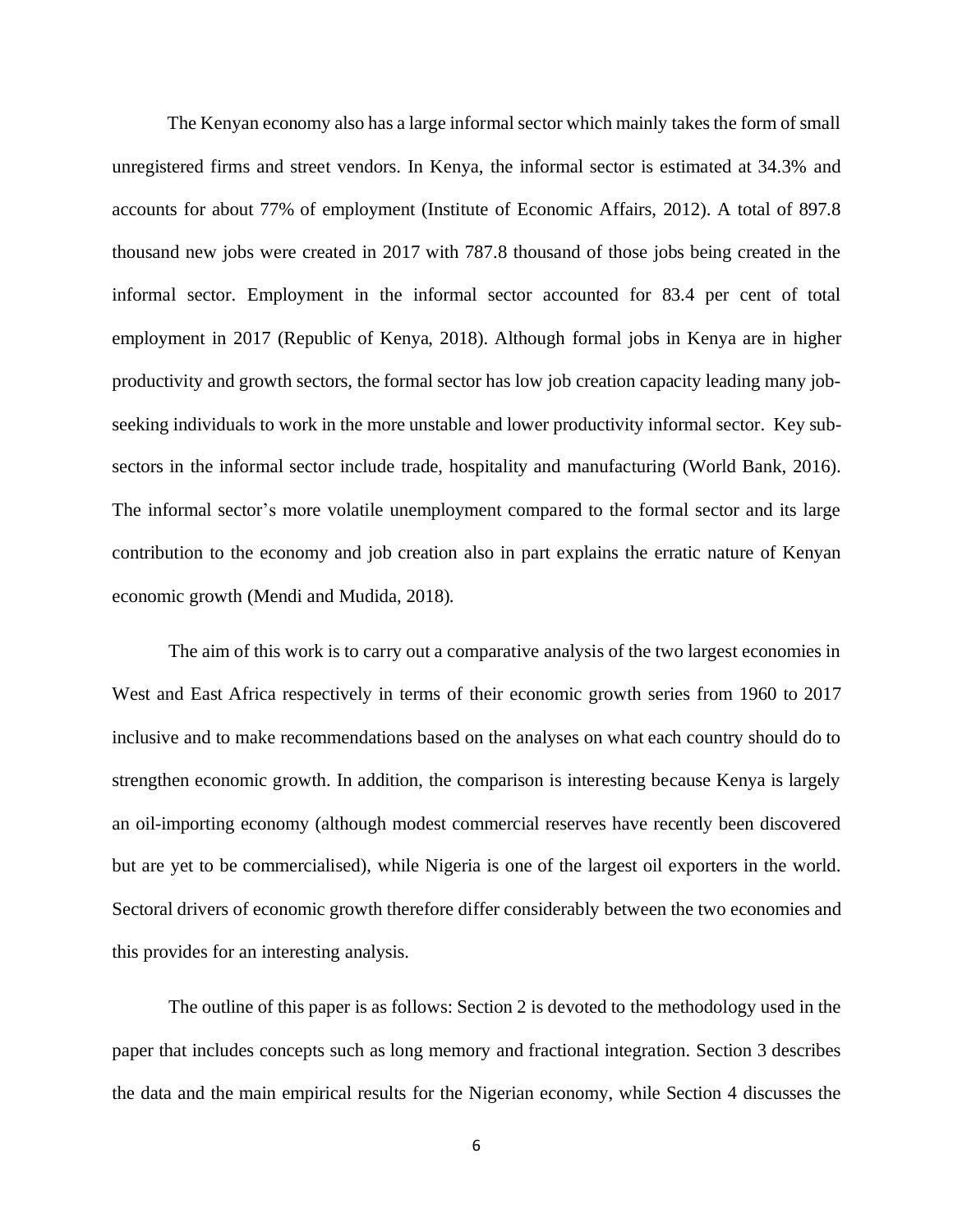results and compares them with those in Kenya, recently investigated in Gil-Alana and Mudida (2018). Section 5 concludes the paper.

### **2. Methodology**

In the paper we use a methodology based on the concepts of long memory and fractional integration. Long memory is a very wide class of models which is characterized by the spectral density being unbounded at one or more frequencies in the spectrum, and it is so-called because of the strong degree of association between observations which are very much related even if they are very distant from each other. A very common class of models within this category is the fractionally integrated one, which may be described as integrated of order d, and denoted as I(d) if it can be represented as

$$
(1 - L)^d x_t = u_t, \t t = 0, \pm 1, \dots,
$$
 (1)

with  $x_t = 0$  for  $t \le 0$ , and  $d > 0$ , where L is the lag-operator  $(Lx_t = x_{t-1})$  and  $u_t$  is I(0) defined, for the purpose of the present work, as a covariance stationary process with spectral density function that is positive and finite. In the case where the parameter d is not an integer, the polynomial in the left hand side in (1) can be expanded in terms of its Binomial expansion, such that, for all real d:

$$
(1 - L)^d = \sum_{j=0}^{\infty} \psi_j L^j = \sum_{j=0}^{\infty} {d \choose j} (-1)^j L^j = 1 - d L + \frac{d(d-1)}{2} L^2 - \dots,
$$

and thus

$$
(1 - L)^{d} x_{t} = x_{t} - dx_{t-1} + \frac{d(d-1)}{2} x_{t-2} - \dots
$$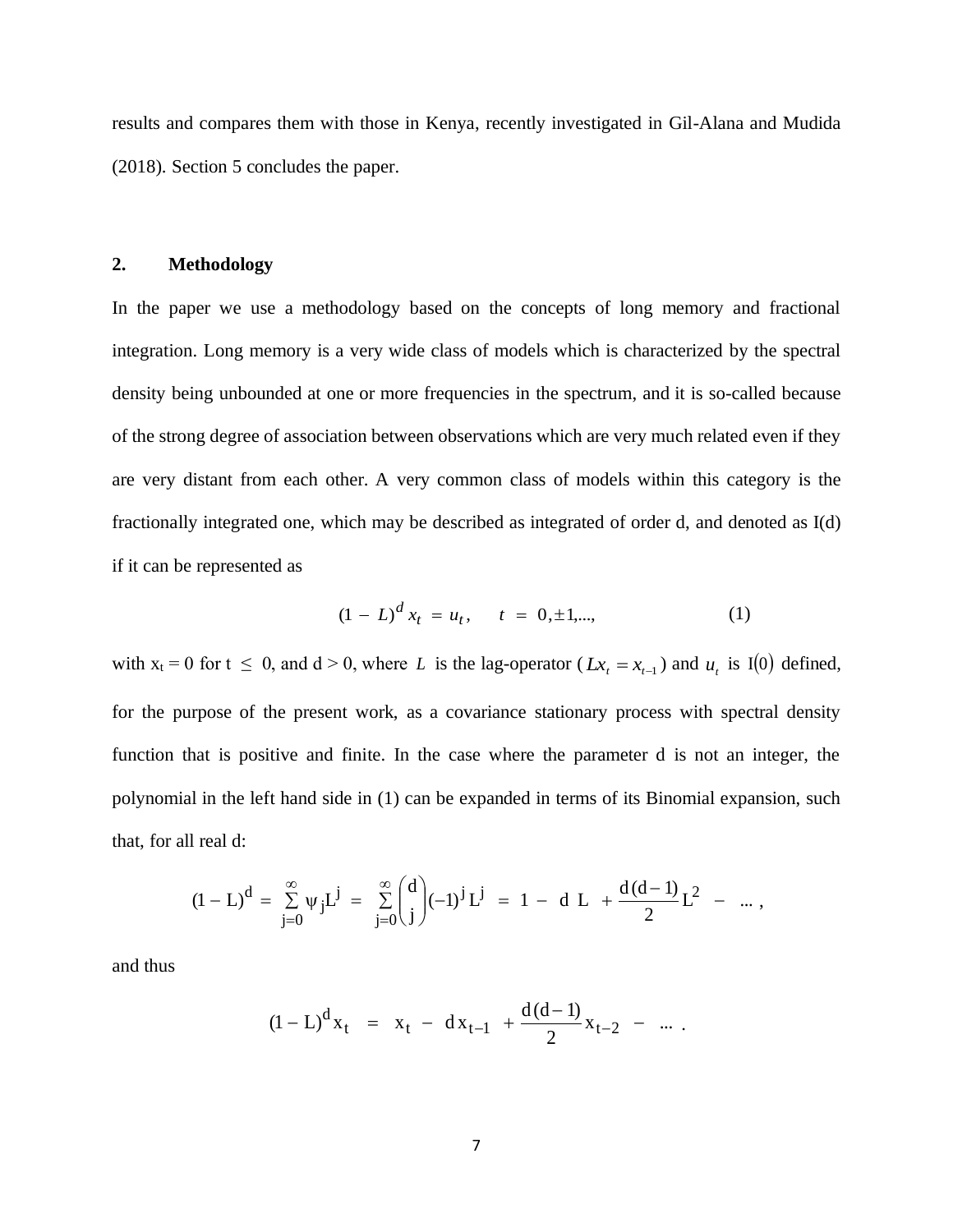In this context, d plays a crucial role as an indicator of the degree of dependence in the series. Thus, the higher the value of d, the higher the level of association is between the observations.

These processes, originally proposed in the 80s by Granger (1980, 1981), Granger and Joyeux (1980) and Hosking (1981) garnered popularity fifteen years later when its use was generalized in the analysis of macroeconomic and financial data (see, e.g. Baillie, 1996; Gil-Alana and Robinson, 1997; Michelacci and Zaffaroni, 2000, Mayoral, 2006; Gil-Alana and Moreno, 2012; Abbritti et al., 2016; etc.). The main advantage of this model is that it is more general than the standard methods employed in the literature, in the sense that it includes the standard cases of stationarity I(0) and nonstationarity I(1) as particular cases of interest when d is equal to 0 and 1 respectively. Moreover, this is a very flexible approach that permits us to consider nonstationary persistence though mean reverting processes if the differencing parameter is in the range [0.5, 1). In this context, the longer the value of d is, the longer the time the series to be recovered will be, while if d is equal to or higher than 1 shocks will have a permanent nature and strong measures will have to be adopted to recover the original trends.<sup>1</sup>

### **3. Data Analyses and Results**

Data from Nigeria were obtained from the website of the World Development Index (https://data.worldbank.org/products/wdi). It comprises of data on Gross Domestic Product (GDP) local currency unit series (GDP (current LCU), GDP (current US\$), GDP (constant LCU), GDP per capita (LCU), GDP per capita (US\$)) from 1960 to 2017.

<sup>&</sup>lt;sup>1</sup> See Gil-Alana and Hualde (2009) for a review of fractional integration and cointegration and their applications in economic time series.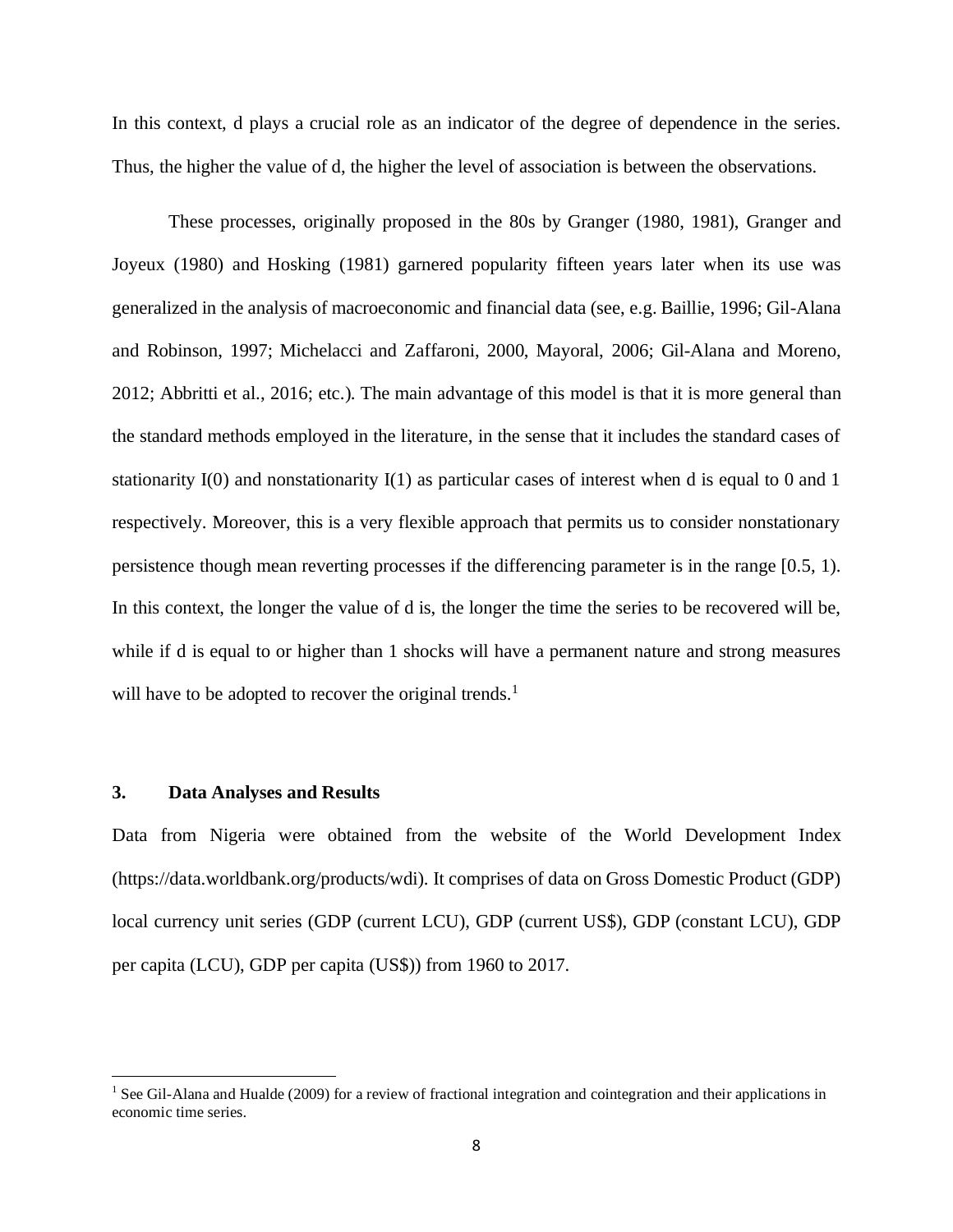The data used in this paper for Kenya correspond to the annual real economic growth series between 1958 and 2013 obtained from the Kenya National Bureau of Statistics. Whereas we use 56 observations which may appear as a small number in order to conduct a time series analysis, it might be sufficient in the context of long memory with annual data, and the results presented across this section seem to be robust across the different specifications.

We start by considering the following model,

$$
y_t = \alpha + \beta t + x_t
$$
,  $(1 - B)^d x_t = u_t$ ,  $t = 1, 2, ...,$  (2)

where y<sub>t</sub> refers to each of the series of interest (in our case, GDP and GDP per capita for the Nigerian economy);  $\alpha$  and  $\beta$  are the coefficients corresponding to an intercept and a linear time trend, and  $x_t$  that is supposed to be I(d), where d is estimated from the data along with the other parameters of the model.

Across Tables 1 – 4 we display the estimates of d (and their corresponding 95% confidence intervals) for the five series examined, considering for each case three potential set-ups: i) the case of no deterministic terms (i.e.,  $\alpha = \beta = 0$  a priori in (2)), ii) a model with an intercept (i.e.,  $\alpha$ unknown and  $\beta = 0$  a priori), and iii) a model with an intercept and a linear time trend (both,  $\alpha$  and β unknown). Tables 1 and 2 refers to the case of uncorrelated errors, while in Tables 3 and 4 we suppose  $u_t$  in (2) is autocorrelated. For this latter case, we use a non-parametric approach that is based on the exponential spectral model of Bloomfield (1973) that approximates ARMA models with a reduced number of parameters.

### **[Insert Tables 1 and 2 about here]**

Starting with the case of uncorrelated errors, we observe in Table 1 first that the time trend is required in all except one series (GDP per capita at constant LCU) and the estimated values of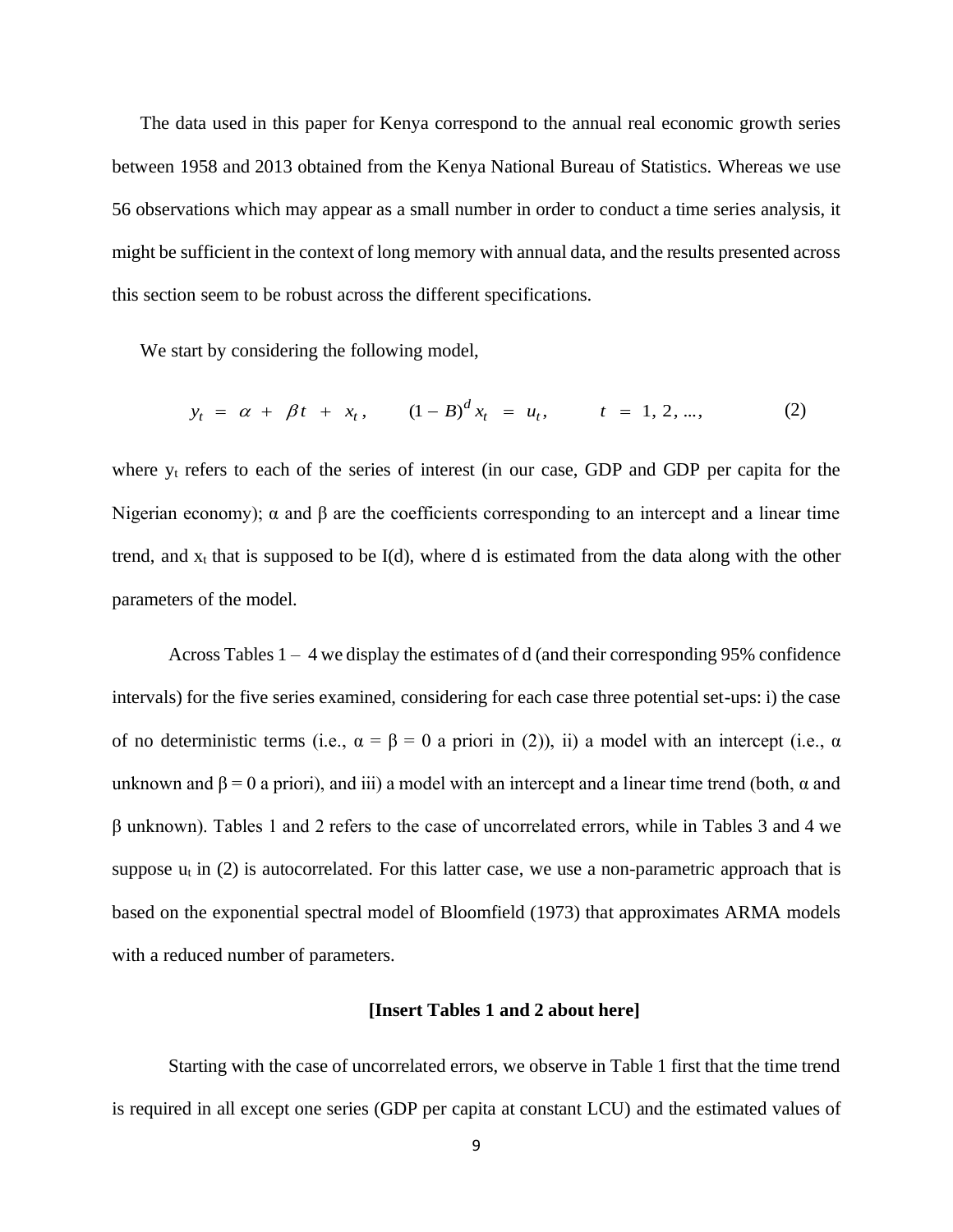d are above 1 in all cases. In fact, the unit root null hypothesis  $(d = 1)$  is slightly rejected in favour of  $d > 1$  for GDP and GDP per capita constant LCU; however, for the remaining three series, this hypothesis cannot statistically be rejected. Table 2 displays, along with the estimates of d in the selected model for each series, the intercept and the time trend coefficients. We observe that the highest trend refers to GDP current LCU, while it is insignificant for GDP per capita at constant LCU.

### **[Insert Tables 3 and 4 about here]**

If we permit weak autocorrelation throughout the model of Bloomfield (1973) for the error term, we observe that the estimated values of d are slightly smaller than before though still significantly large, and the unit root null hypothesis cannot be rejected in any single case. For the GDP per capita at current USD the time trend is now statistically insignificant.

As a final remark, we also conduct a non-linear model, replacing the first equation in (2) by the Chebychev's non-linear polynomials in time, i.e.,

$$
y_{t} = \sum_{i=0}^{m} \theta_{i} P_{iT}(t) + x_{t}, \quad (1 - L)^{d} x_{t} = u_{t}, \quad t = 1, 2, ..., \tag{3}
$$

where  $P_{iT}$  are the Chebyshev time polynomials defined by:

$$
P_{0,T}(t) = 1, P_{i,T}(t) = \sqrt{2}\cos(i\pi(t-0.5)/T), \qquad t = 1, 2, ..., T; \quad i = 1, 2, ...
$$

in which m indicates the degree of non-linearity. Bierens (1997) and Tomasevic and Stanivuk (2009) among others argue that it is possible to approximate highly non-linear trends with rather low degree polynomials. In this context, if  $m = 0$  the model contains an intercept, if  $m = 1$  it adds a linear trend, and if *m > 1* the model becomes non-linear, and the higher *m* is, the less linear the approximated deterministic component becomes. In this study, to allow for some degree of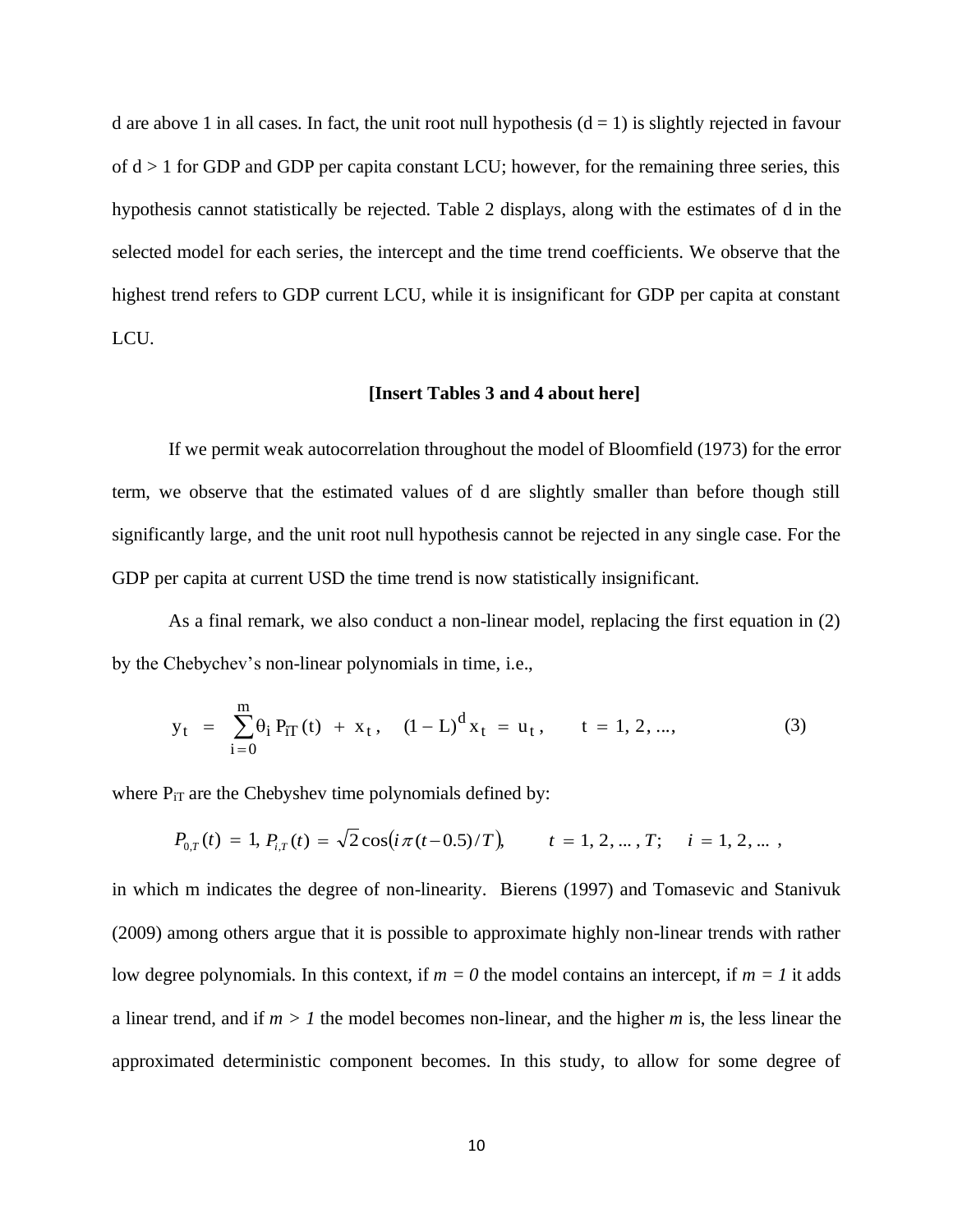generalization, we take m = 3, and the data will contain non-linear structures if  $\theta_2$  and/or  $\theta_3$  are statistically significant. The results for the case of white noise errors are displayed in Table 5.

#### **[Insert Table 5 about here]**

We observe that non-linearities are present in the five series, and the orders of integration range between 0.56 (for GDP per capita at constant LCU) and 0.93 (for GDP per capita at current USD). The unit root null hypothesis cannot be rejected for three of the series (GDP at current LCU, with  $d = 0.91$ ; GDP at constant LCU,  $d = 0.88$ ; and GDP per capita at constant LCU,  $D = 0.93$ ), and this hypothesis is rejected in favour of mean reversion  $(d < 1)$  for two (GDP at current LCU,  $d = 0.57$ , and GDP per capita at current USD, with  $d = 0.56$ ). Thus, allowing for non-linearities, we observe a reduction in the order of integration of the series and in fact, two of them (namely, GDP at current LCU and GDP per capita at current USD) become mean reverting, with the effect of the shocks disappearing in the long run.

### **4. Discussion**

In this section we compare the results displayed above for the Nigerian economy with those obtained in Gil-Alana and Mudida (2018) for the Kenyan economy. In both the Nigerian and Kenyan cases, the series are found to be highly persistent with non-linearities arising in both cases. (See the appendix for the results for the Kenyan economy).<sup>2</sup> The reasons for persistence and erratic (non-linear) growth are, however, quite different in the Kenyan and Nigerian cases. The Kenyan economy is more diversified relying on agricultural products such as tea, agriculture and horticulture but also on services such as tourism. The Nigerian economy, on the other hand, is

<sup>&</sup>lt;sup>2</sup> According to the results displayed in the Appendix, the order of integration of log-(GDP) in Kenya is 1.07 (0.93, 1.28) with white noise errors and 0.71 (0.54, 1.28) with autocorrelated disturbances. (Table A2). Imposing non-linear deterministic terms, the values are 0.77 (0.54, 1.11) and 0.18 (-0.25, 0.76) respectively for the two types of errors (Table A4)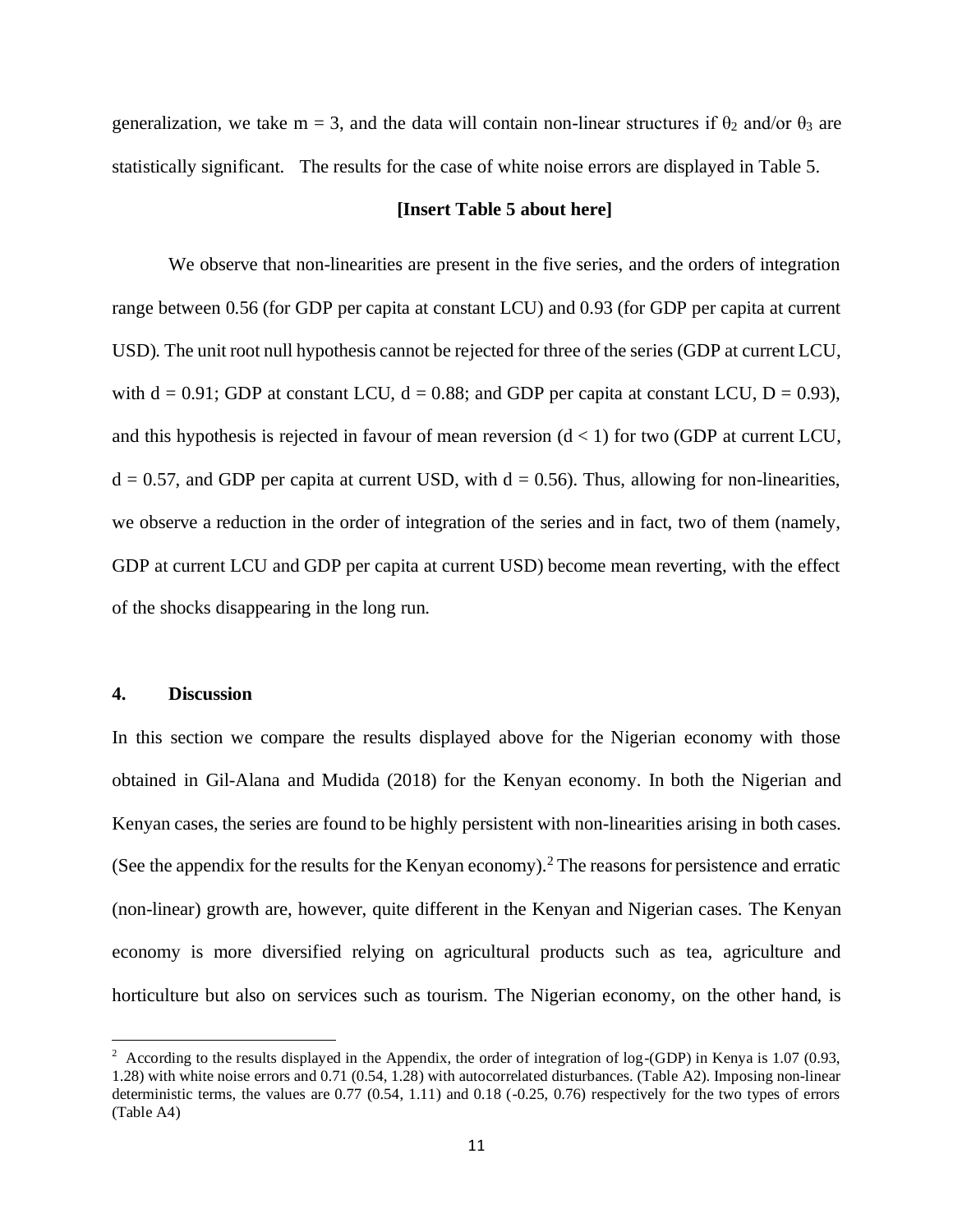heavily dependent on oil which makes up 96 percent of export revenues and attempts at diversification have so far not yielded sufficient fruit. The Nigerian economy has suffered from the Dutch disease and this makes it extremely vulnerable, especially to oil price shocks.

Kenya's economy is characterised by low savings accompanied by poor domestic capital formation, increasing only marginally from 19.4% in 2007 to 20.1% in 2011 (Republic of Kenya, 2012). In Nigeria there have been numerous incidences of tremendous growth in the rate of gross fixed capital formation. It was N18.2 billion in 1981 and from 1982 to 1987 it declined until 1988 when it assumed an increasing trend. It rose to N40.1bn in 1990, N141.9bn in 1995, N331.1bn in 2000, N804.4billion in 2005 and N1546.5 billion in 2006. It later increased to N2053 billion in 2008, and N4207.4 billion in 2011 (Kanu, et. al, 2014).

Nigeria's macroeconomic management was much more volatile until the year 2000 under the Obsanjo regime. Nigeria's macroeconomic mismanagement dominated the 1980s and 1990 when downturns in oil prices were offset by heavy external borrowing. Kenya also experienced a period of unstable macroeconomic management, especially during the politically turbulent years of the 1990s. Kenya's economy made a reasonable recovery after 2009, despite the global financial crisis. The years immediately prior to 2014 were years of high growth in Nigeria but this considerably slowed down after the decline in oil prices in 2014.

Despite widely differing economic structures and policy management responses, both Nigeria and Kenya developed deeply extractive institutions in the period after independence. In the Nigerian case, these were closely linked to the political economy of the oil sector and the military dictatorships that characterized the post-independence period. These dictatorships were a prominent feature in Nigeria until the return to civilian rule in the year 2000. In the Kenyan case, the development of extractive institutions were linked to the development of a highly centralised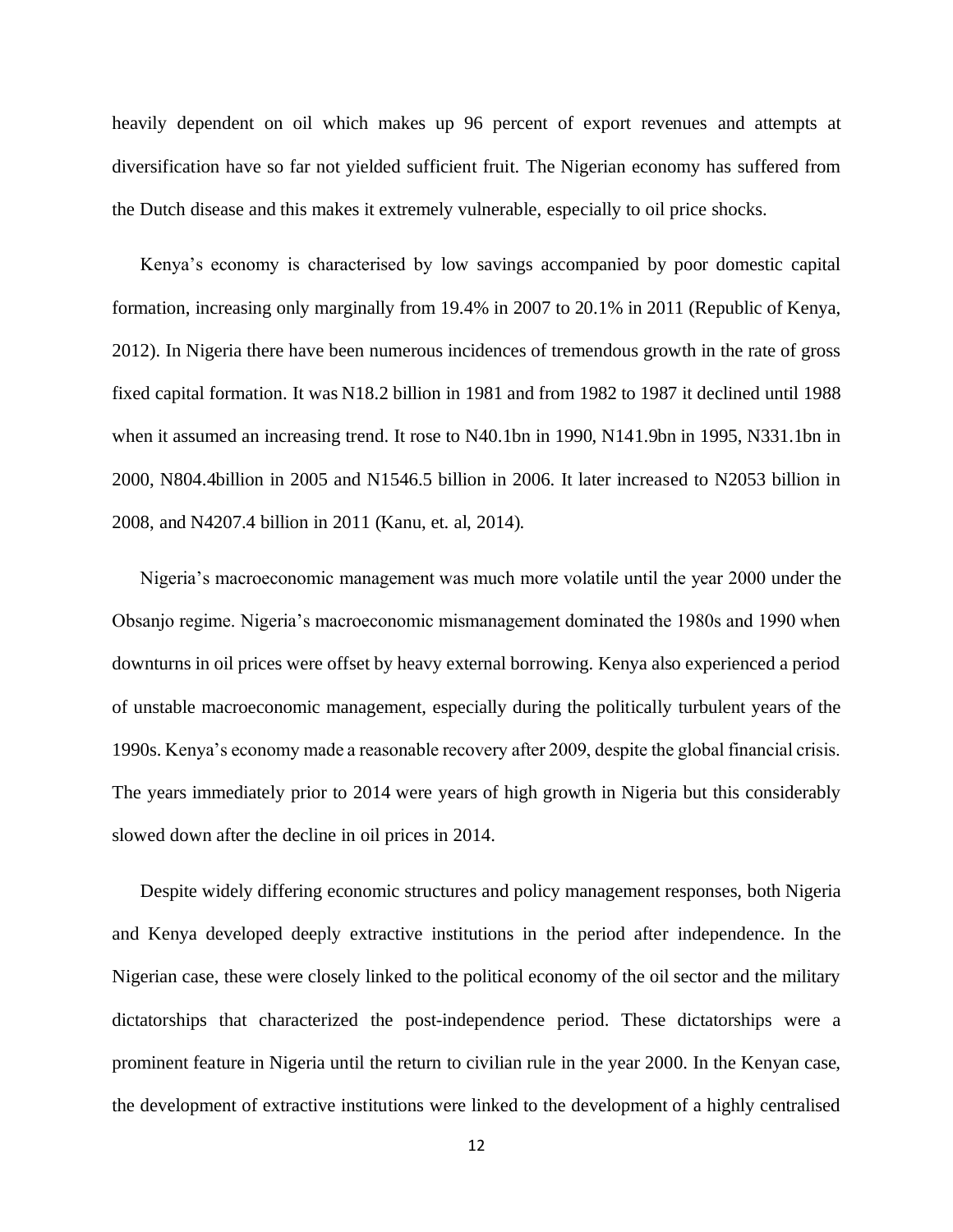state where political power was accompanied by economic accumulation (Mudida, 2009). The trend towards more inclusive institutions began with the inauguration of the new constitution in 2010 which implemented a devolved system of government and was also associated with a deconcentration of executive power (Mudida, 2011). Kenya held its first multi-party elections in 1992 but more inclusive institutions were only established with the promulgation of a new constitution in 2010 and its associated devolved structure.

# **5. Concluding Remarks**

This paper has undertaken a comparative analysis between the economic growth series of Nigeria and Kenya, bringing out similarities and differences. The results show high degrees of persistence with estimates of *d* equal to or higher than 1 in both cases. For Nigeria, while the time trend is found to be statistically significant in all GDP series, it is not in some of the GPD per capita series. This may be due to the problem of income inequality in Nigeria. Non-linearities are found to be present in the series in both the Nigerian and Kenyan cases and are therefore an important characteristic of the time series properties of the data. The two economies, however, have many distinguishing economic features. First, Nigeria is an oil exporting economy while Kenya is an oil importing economy. These oil exports have created great vulnerability in the Nigerian economy to oil price shocks and this might partly explain the erratic nature of growth.

Second, The Kenyan economy, on the other hand, is more diverse in terms of economic sectors although with a large informal sector. Both economies, however, were characterized by the development of extractive institutions in the post-independence period where elites established control over a considerable proportion of the economy. These extractive institutions, however, developed in different ways; being associated with the political economy of oil and military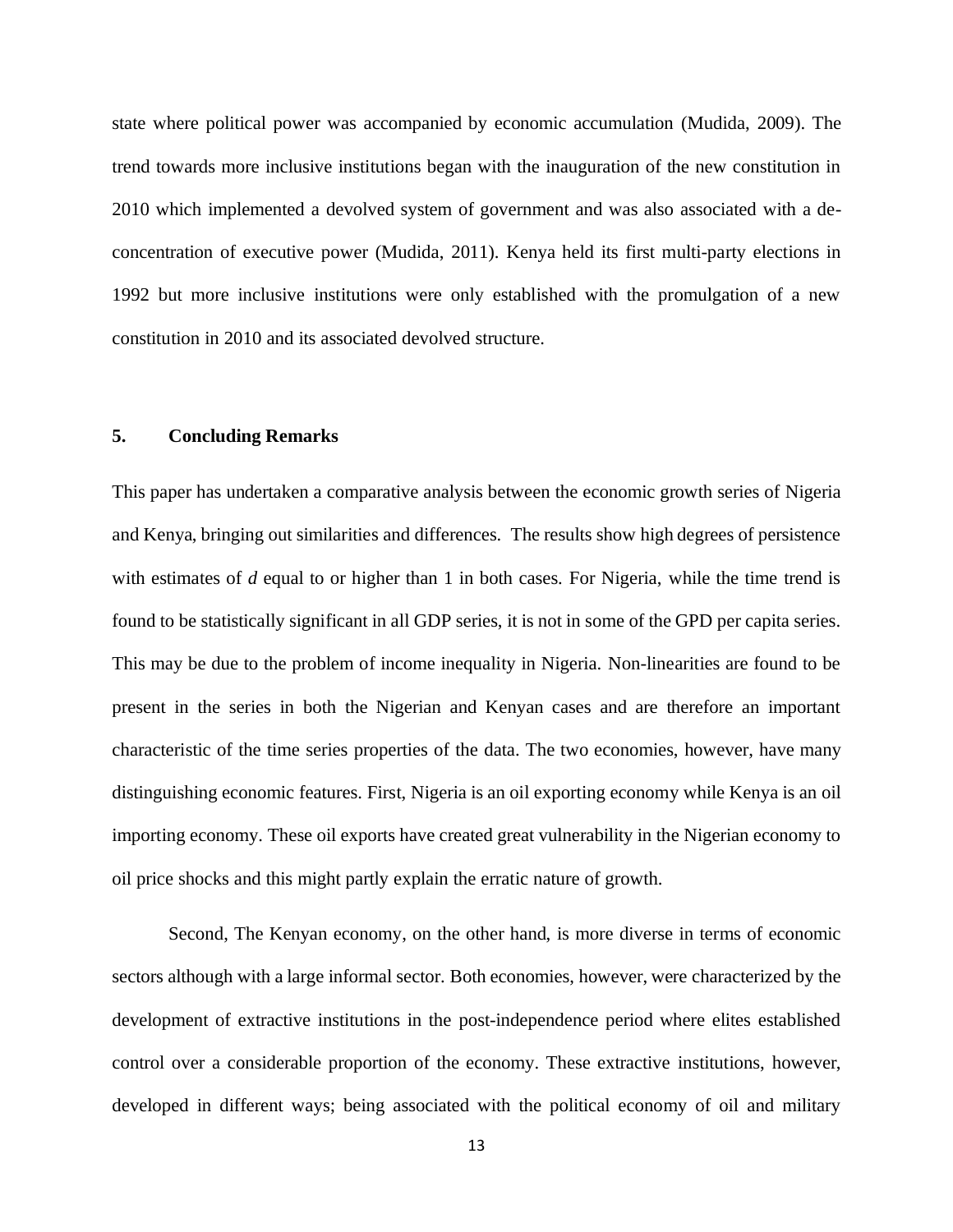dictatorships in Nigeria while they were associated with the development of a highly centralized and non-inclusive one party state regime in Kenya soon after independence. The various analyses in this work are indicative of how these two large economies in distinct regions of Africa have followed different but in some respects similar paths toward economic growth since independence.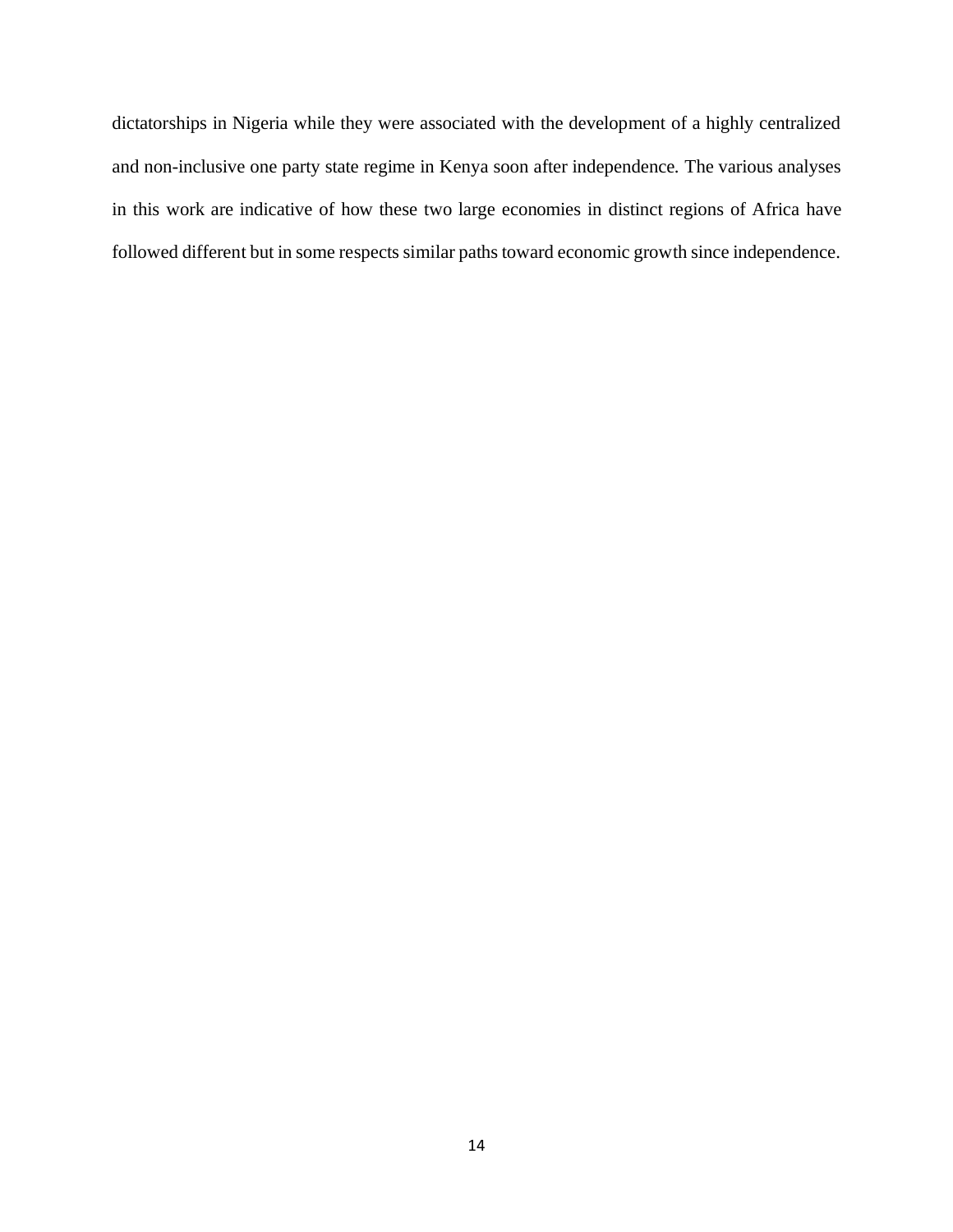# **References**

Abbritti, M., L.A. Gil-Alana, Y. Lovcha and A. Moreno (2016) Term Structure Persistence, Journal of Financial Econometrics, 14 (2), 331-352.

Agu, U., & Evoh, C. J. (2011). *Macroeconomic policy for full and productive and decent employment for all: The case of Nigeria* (No. 994672123402676). International Labour Organization.

Akinkunmi, M. A. (2017). Nigeria's economic growth: Past, Present and Determinants. *Journal of Economics and Development Studies*, *5*(2), 31-46.

Awe, O. O., Crandell, I., & Adepoju, A. A. (2015). A Time Varying Parameter State-Space Model for Analyzing Money Supply-Economic Growth Nexus. *Journal of Statistical and Econometric Methods*, *4*(1), 73-95.

Awe, O. O., Akinlana, D. M., Yaya, O. S., & Aromolaran, O. (2018). Time Series Analysis of the Behaviour of Import and Export of Agricultural and Non-Agricultural Goods in West Africa: A Case Study of Nigeria. *Agris On-Line Papers in Economics & Informatics*, *10*(2), 15-22.

Baillie, R.T. (1996). Long memory processes and fractional integration in econometrics. Journal of Econometrics, 73, 1, 5-59.

Bierens H.J. (1997). Testing the unit root with drift hypothesis against nonlinear trend stationarity with an application to the US price level and interest rate. Journal of Econometrics, 81: 29-64.

Bloomfield, P. (1973) An exponential model in the spectrum of a scalar time series, *Biometrika*, 60, 217-226.

Edo, S. E. (1995). An estimation of a model of long-term securities investment in Nigeria. *Nigeria Economic and Financial Review*, *12*, 45-53.

Edo, S. E. (2002). The external debt problem in Africa: A comparative study of Nigeria and Morocco. *African Development Review*, *14*(2), 221-236.

Farole T. and M. Mukhim (2013). Manufacturing Export Competitiveness in Kenya : Policy Note. Washington, DC: World Bank Group, Report No. ACS6849.

Gil-Alana, L.A. and Hualde, J. (2009) Fractional Integration and Cointegration: An Overview with an Empirical Application, *The Palgrave Handbook of Applied Econometrics,* 2, 434-472.

Gil-Alana, L.A. and Moreno, A. (2012), Uncovering the term premium, Journal of Banking and Finance 36, 4, 1181-1193.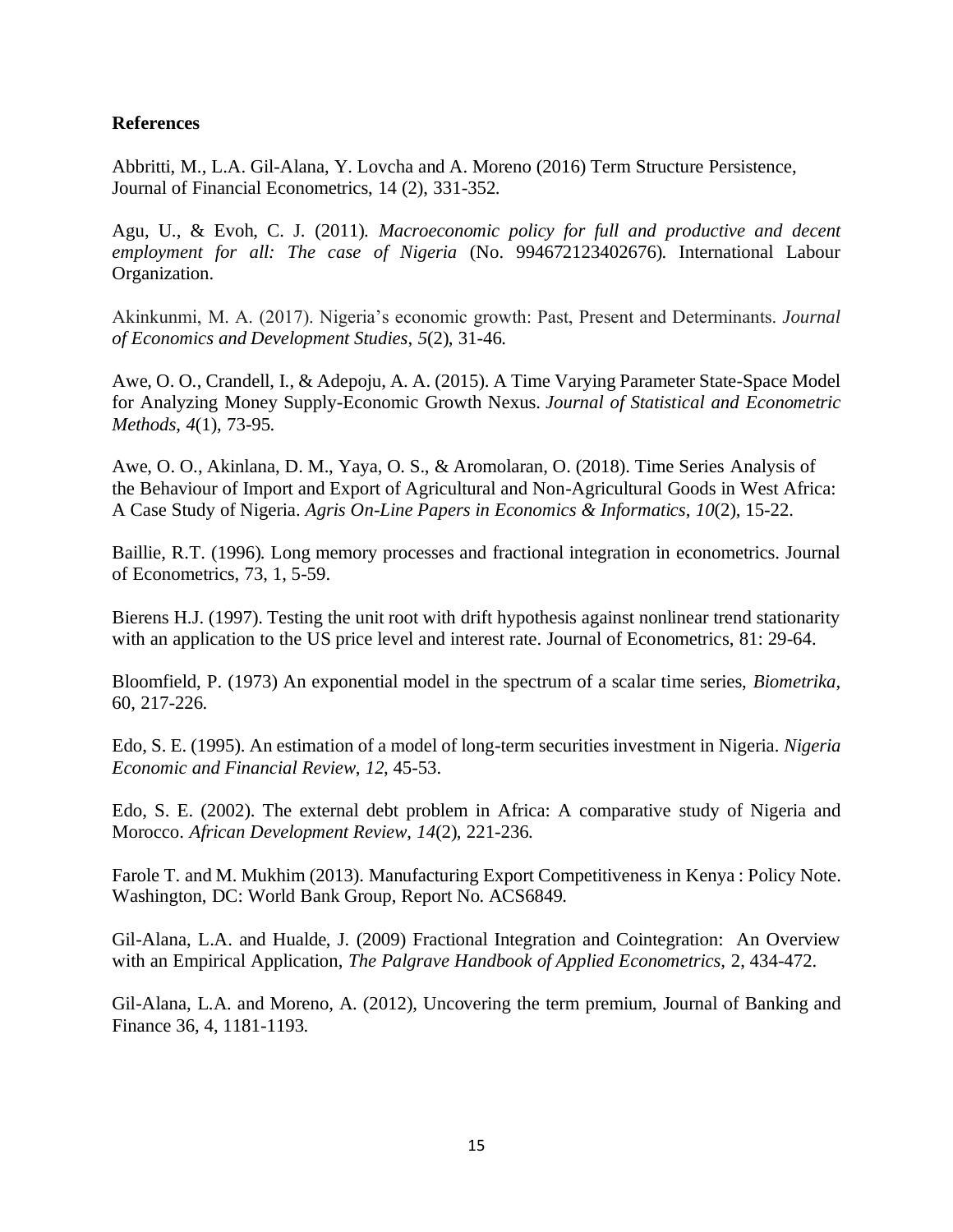Gil-Alana, L.A. and R. Mudida (2018), The growth rate series in Kenya. Evidence of nonlinearities and factors behind the slow growth, International Journal of Finance and Economics 23, 2, 111- 121.

Gil-Alana, L.A and Robinson, P.M. (1997), Testing of unit roots and other nonstationary hypotheses in macroeconomic time series, Journal of Econometrics 80, 241-268.

Granger, C.W.J. (1980) Long Memory Relationships and the Aggregation of Dynamic Models, *Journal of Econometrics*, 14, 227-238.

Granger, C.W.J. (1981), Some properties of time series data and their use in econometric model specification, Journal of Econometrics 16, 121-130.

Granger, C.W.J. and R. Joyeux, (1980), An introduction to long memory time series models and fractional differencing, *Journal of Time Series Analysis* 1, 15-39.

Hosking, J.R.M. (1981), Fractional differencing, *Biometrika* 68, 165-176.

Institute of Economic Affairs (2012), *Informal Sector and Taxation in Kenya*, Issue No. 29, September

Kanu, S.I., B.A Ozurumba and F.A. Anyanwu (2014), Capital expenditures and gross fixed capital Formation in Nigeria, Journal of Economics and Sustainable Development, The International Institute for Sciene, Technology and Education, IISTE.

Mayoral, L. (2006). Further Evidence on the Statistical Properties of Real GNP. Oxford Bulletin of Economics and Statistics, 68, 901-920.

Michelacci, C. and P. Zaffaroni, (2000), (Fractional) Beta convergence, Journal of Monetary Economics 45, 2129-153.

Mendi, P. and R. Mudida (2018), "The effect on Innovation of Beginning Informal: Empirical Evidence from Kenya," *Technology Forecasting and Social Change*, Vol. 131, June 2018, pp. 326-335.

Mudida, R. (2009), entitled "The Erosion of Constitutionalism and Underdevelopment: The Kenyan Experience" *Eastern Africa Law Review: A Journal of Law and Development*, Vols. 35- 40.

Mudida, R. (2011), "Effective Institutions as the Foundation of Development: A Conceptual and Empirical Discourse" in D. Lutz, P.M. Shimiyu and G. Osengo (eds) *Rethinking Integral Development in Africa* Nairobi: Consolata Institute of Philosophy Press.

Mudida, R. (2015). *Structural Sources of Constitutional Conflicts in Kenya*. Saarbrucken, Scholar's Press, 2015.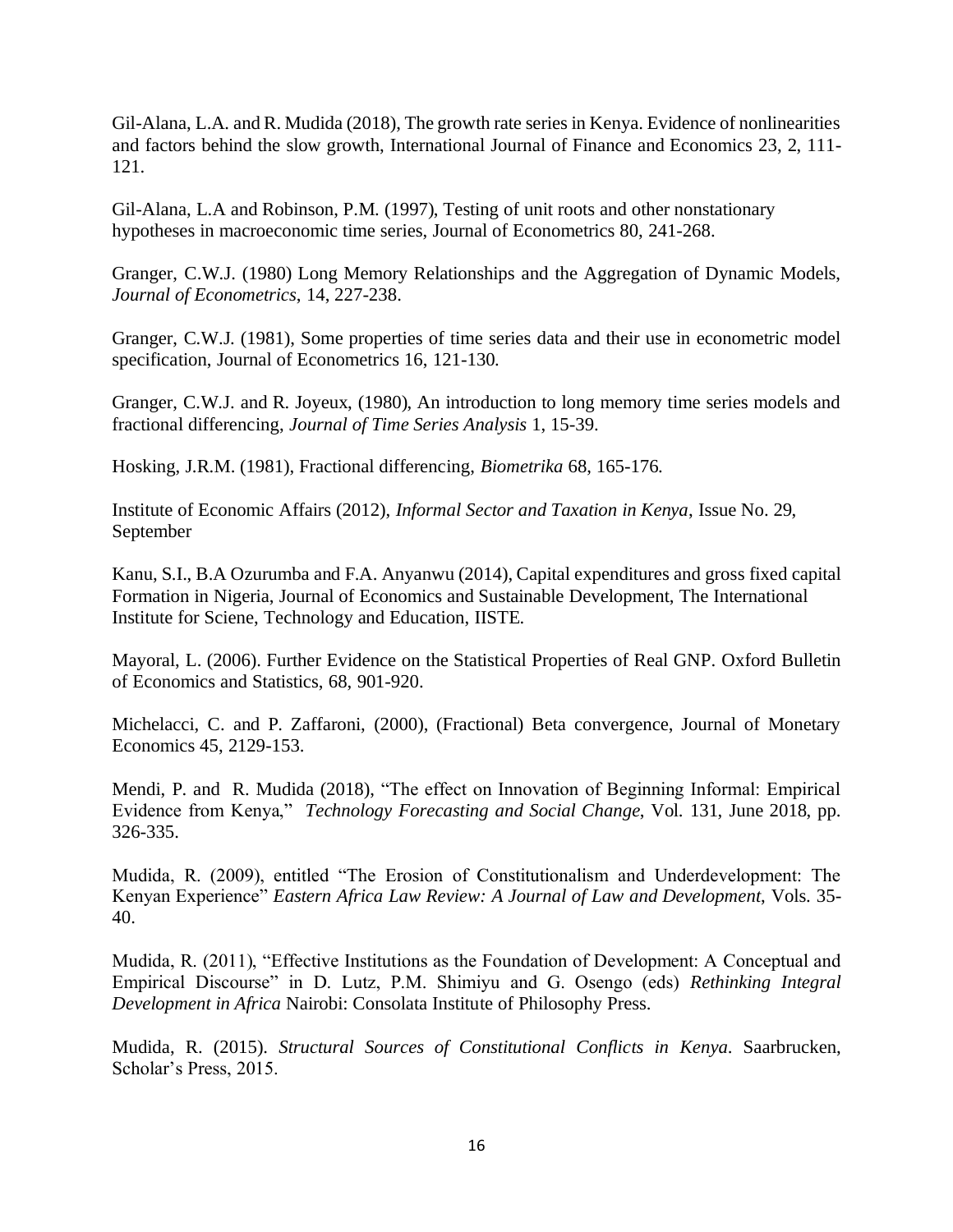Republic of Kenya (2012). *Kenya Economic Survey*, Kenya National Bureau of Statistics.

Republic of Kenya (2018). *Kenya Economic Survey*, Kenya National Bureau of Statistics.

Tomasevic N.M., Stanivuk T (2009). Regression Analysis and aproximation by means of Chebyshev Polynomial. Informatologia, 42(3): 166-172.

World Bank, 2016, Washington, D.C., World Bank Publications.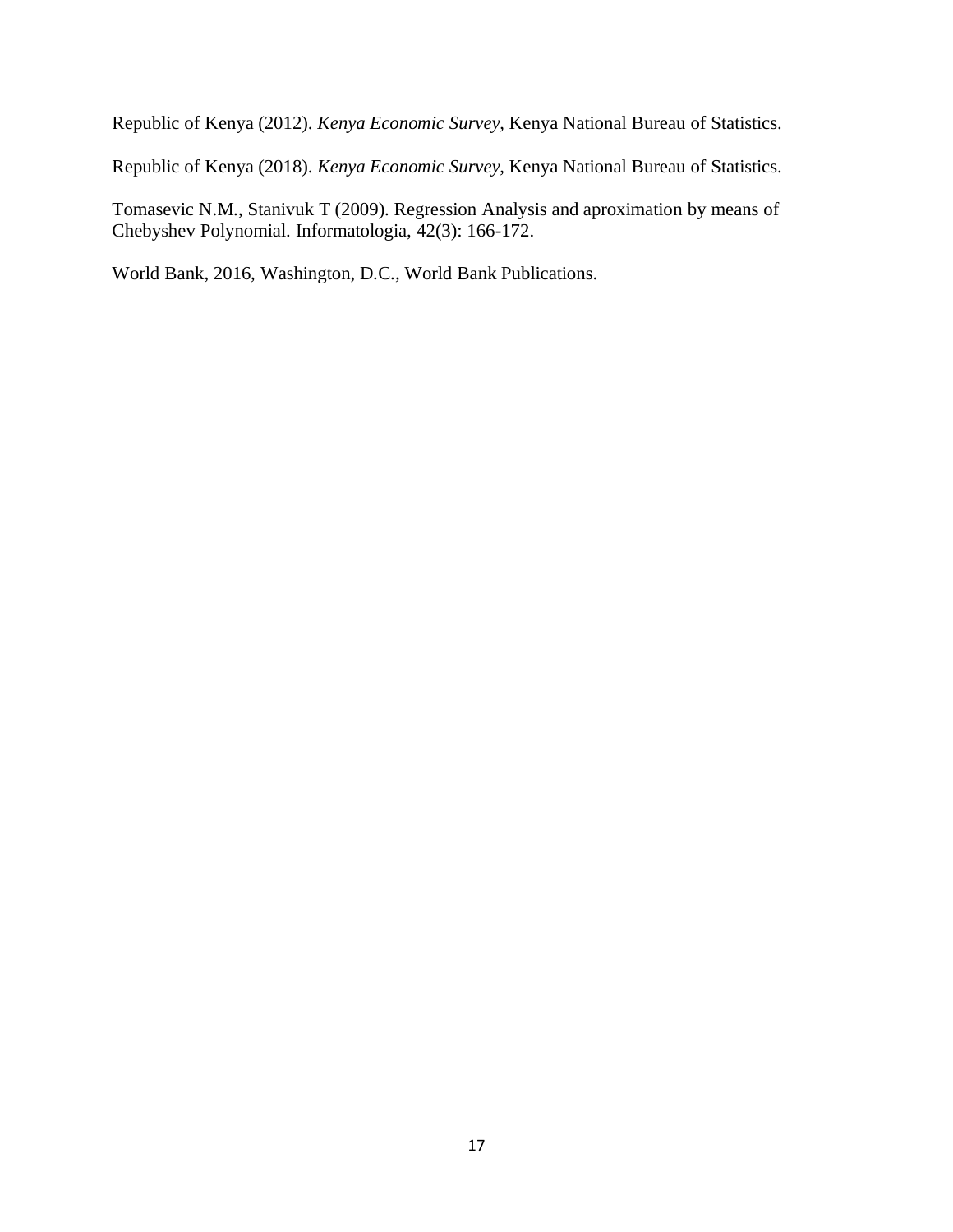|                         | No regressors         | An intercept          | A linear time trend       |  |
|-------------------------|-----------------------|-----------------------|---------------------------|--|
| <b>GDP</b> constant LCU | $0.93$ $(0.77, 1.17)$ | $1.19$ $(1.00, 1.53)$ | 1.20 $(1.00, 1.53)$       |  |
| <b>GDP</b> current LCU  | $0.91$ $(0.73, 1.15)$ | $1.09$ $(0.98, 1.32)$ | $1.11 \t(0.94, 1.35)$     |  |
| <b>GDP</b> current USD  | $0.93$ $(0.76, 1.15)$ | $1.03$ $(0.90, 1.23)$ | 1.03 $(0.88, 1.25)$       |  |
| <b>CAP</b> constant LCU | $0.93$ $(0.77, 1.17)$ | $1.20$ $(1.00, 1.54)$ | $1.20$ $(1.00, 1.54)$     |  |
| <b>CAP</b> current USD  | $0.93$ $(0.79, 1.14)$ | $1.02$ $(0.88, 1.23)$ | $1.02 \quad (0.88, 1.23)$ |  |

**Table 1: Estimates of d under no autocorrelation (white noise)**

In bold, the selected models according to the deterministic terms.

**Table 2: Estimated coefficients in the selected models in Table 1**

|                         | $d(95\% band)$            | Intercept (t-value) | Time trend (t-value) |  |
|-------------------------|---------------------------|---------------------|----------------------|--|
| <b>GDP</b> constant LCU | $1.20$ $(1.00, 1.53)$     | 29.7764 (399.60)    | $0.0361$ $(1.75)$    |  |
| <b>GDP</b> current LCU  | $1.11 \quad (0.94, 1.35)$ | 21.6643 (119.66)    | 0.1810(5.03)         |  |
| Dir GDP current         | $1.03$ $(0.88, 1.25)$     | 22.0766 (92.91)     | 0.0813(2.31)         |  |
| <b>CAP</b> constant LCU | $1.20$ $(1.00, 1.54)$     | 12.1812 (165.59)    |                      |  |
| <b>CAP</b> current USD  | $1.02$ $(0.88, 1.23)$     | 4.4731 (18.84)      | 0.0610(1.79)         |  |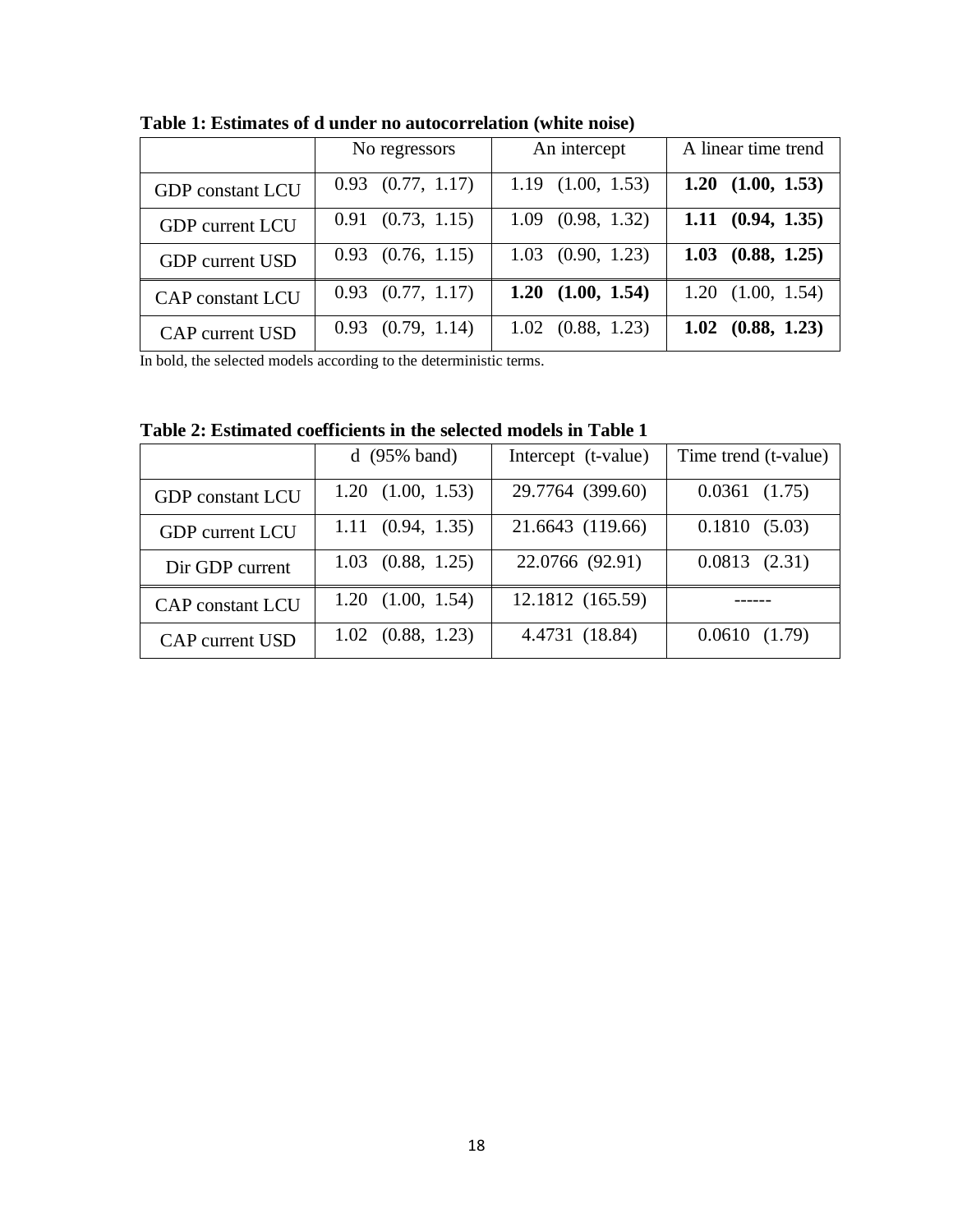|                         | No regressors         | An intercept          | A linear time trend   |  |
|-------------------------|-----------------------|-----------------------|-----------------------|--|
| <b>GDP</b> constant LCU | $0.83$ $(0.49, 1.24)$ | $0.79$ $(0.49, 1.14)$ | $0.80$ $(0.48, 1.16)$ |  |
| <b>GDP</b> current LCU  | $0.77$ $(0.34, 1.21)$ | $1.01$ $(0.88, 1.27)$ | $0.98$ $(0.65, 1.36)$ |  |
| <b>GDP</b> current USD  | $0.83$ $(0.49, 1.23)$ | $1.04$ $(0.73, 1.45)$ | $1.04$ $(0.75, 1.48)$ |  |
| <b>CAP</b> constant LCU | $0.85$ $(0.53, 1.25)$ | $0.77$ $(0.39, 1.16)$ | $0.79$ $(0.49, 1.16)$ |  |
| <b>CAP</b> current USD  | $0.94$ $(0.68, 1.29)$ | $1.06$ $(0.72, 1.43)$ | $1.06$ $(0.78, 1.46)$ |  |

**Table 3: Estimates of d with autocorrelation (Bloomfield)**

In bold, the selected models according to the deterministic terms.

**Table 4: Estimated coefficients in the selected models in Table 3**

|                         | $d(95\% band)$        | Intercept (t-value) | Time trend (t-value) |  |
|-------------------------|-----------------------|---------------------|----------------------|--|
| <b>GDP</b> constant LCU | $0.80$ $(0.48, 1.16)$ | 29.7646 (418.86)    | 0.0360(7.58)         |  |
| <b>GDP</b> current LCU  | $0.98$ $(0.65, 1.36)$ | 21.6274 (118.96)    | 0.1871(8.35)         |  |
| <b>GDP</b> current USD  | $1.04$ $(0.75, 1.48)$ | 22.0769 (92.97)     | 0.0812(2.23)         |  |
| <b>CAP</b> constant LCU | $0.79$ $(0.49, 1.16)$ | 12.1681 (171.71)    | $0.0106$ $(2.31)$    |  |
| <b>CAP</b> current USD  | $1.06$ $(0.72, 1.43)$ | 4.5209 (19.27)      |                      |  |

**Table 5: Estimated values in the nonlinear framework given by (3)**

| <b>Series</b>       | d            | $\theta_0$ | $\theta_1$ | $\theta_2$ | $\theta_3$ |
|---------------------|--------------|------------|------------|------------|------------|
| <b>GDP</b> constant | 0.91         | 26.4667    | $-3.4116$  | 0.3422     | $-0.2124$  |
| <b>LCU</b>          | (0.67, 1.25) | (50.75)    | $(-11.38)$ | (2.06)     | $(-1.94)$  |
| <b>GDP</b> current  | 0.57         | 2434967    | $-1.1165$  | 0.1573     | $-0.6200$  |
| <b>LCU</b>          | (0.25, 0.93) | (120.87)   | $(-9.61)$  | (1.77)     | $(-8.64)$  |
| <b>GDP</b> current  | 0.88         | 30.6944    | $-0.5128$  | 0.1052     | $-0.2192$  |
| <b>USD</b>          | (0.52, 1.38) | (158.20)   | $(-4.63)$  | (1.66)     | $(-4.91)$  |
| CAP constant        | 0.93         | 12.4058    | $-8.8463$  | 0.1034     | $-0.1749$  |
| <b>LCU</b>          | (0.57, 1.40) | (53.72)    | $(-0.66)$  | (1.73)     | $(-3.52)$  |
| CAP current         | 0.56         | 6.0354     | $-0.6730$  | 0.1460     | $-0.5910$  |
| <b>USD</b>          | (0.28, 0.91) | (31.12)    | $(-5.99)$  | (1.69)     | $(-8.43)$  |

In bold, the significant coefficients for the deterministic terms at the 5% level.